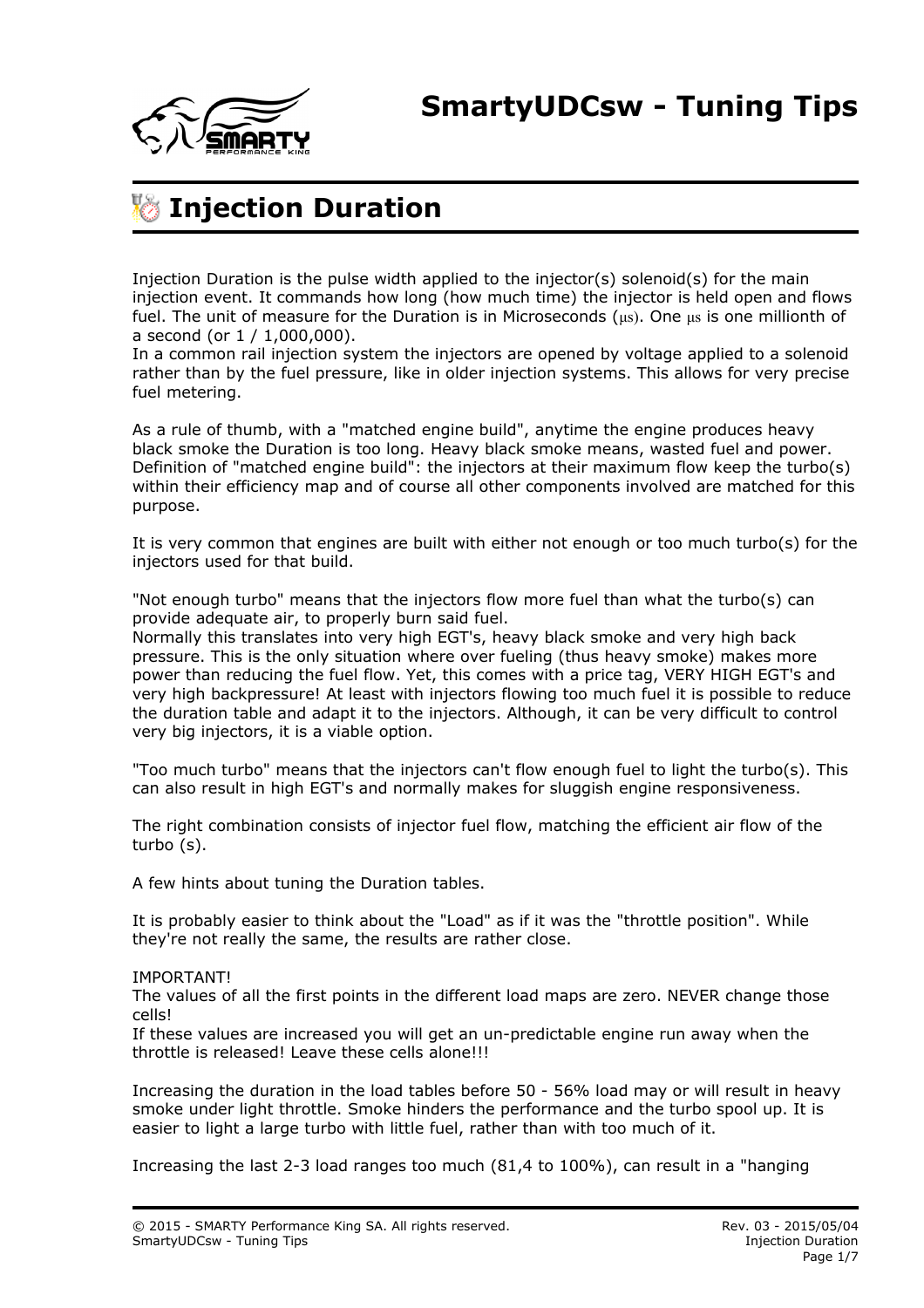### **SmartyUDCsw - Tuning Tips**



throttle". Yet at the same time, not enough duration at the highest load and RPM will feel like the engine is defueling and a huge power loss in the high RPM range will result. Also with not enough duration on the top end, the engine will be limited in the RPM's it can rev up to. Please, look at the comparison files that come with this tuning software. They work very well with an average injector size.

There is no way to predict exactly how much the duration needs to be changed for the best performance possible. Everything depends upon the injector size or in other words how much fuel they can flow during the time the duration commands the injector to be open. With very large injectors it is possible that you will need to decrease the Duration, rather than increasing it. The comparison files we've provided make for a very good starting point.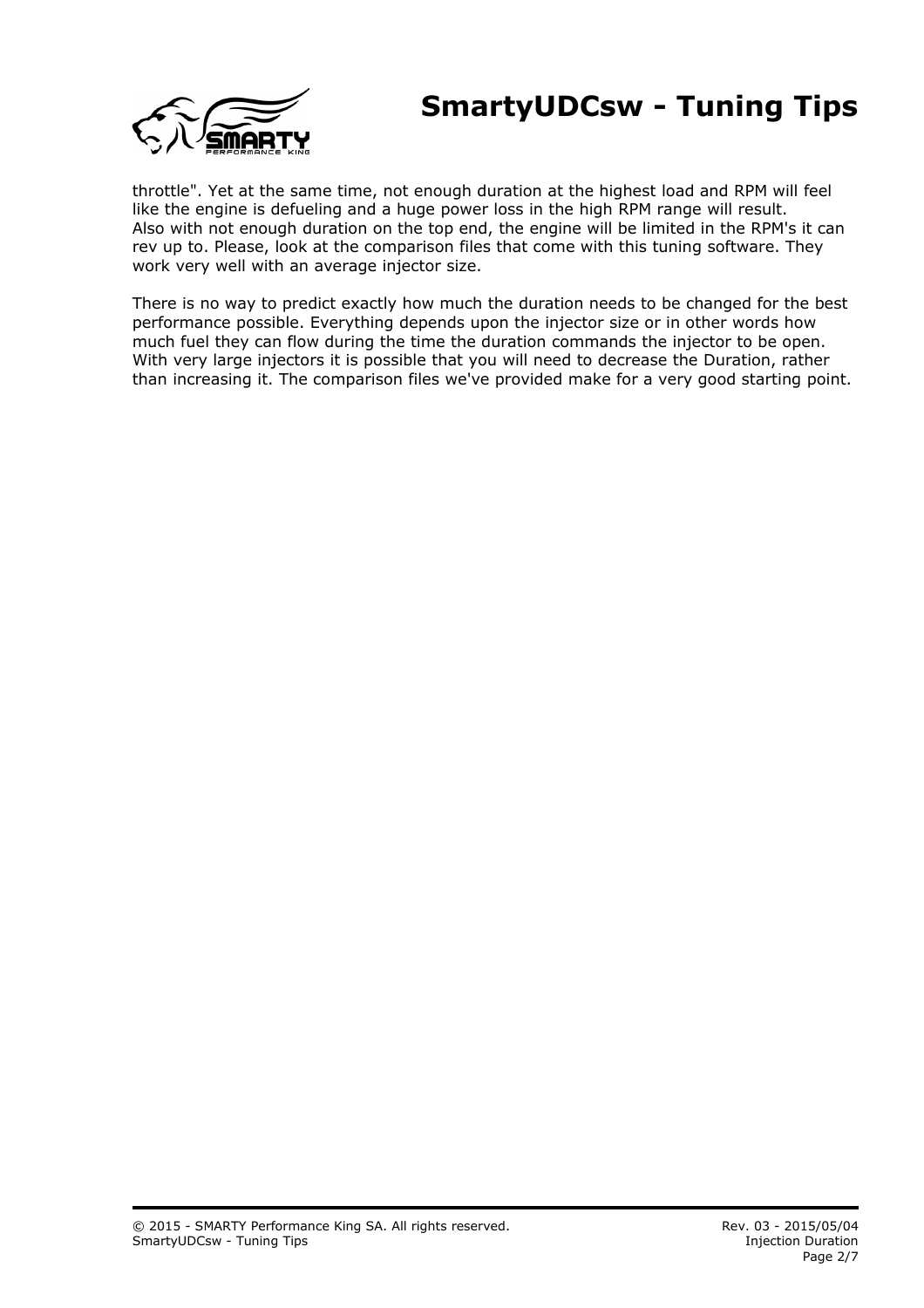

# **Injection Timing**

The Injection Timing defines the moment in which voltage is applied to the injector(s) solenoid(s) in regards to the piston position related to Top Dead Center (TDC). The unit of measure for the injection timing is in degrees. Positive numbers mean: the injection event starts Before TDC. Zero degrees means: the injection event starts at the TDC. Negative numbers mean: injection starts After TDC.

In a common rail injection system the injectors are opened by a voltage applied to a solenoid rather than by the fuel pressure like in older injection systems. This allows for very precise injection timing.

#### **There is no good tuning without good timing!**

If you were to spend a hundred hours tuning an engine, spend at least ninety of them on the timing!

One very important concept that needs to be taken into account while tuning the timing is the Ignition Delay (ID) of the diesel fuel. The ID is the time it takes for the fuel to start to burn from the moment it is injected. Diesel fuel does not burn immediately when it is injected, but it takes quite some time for it to ignite. Diesel burns significantly slower than gas. ID depends upon parameters like, fuel atomization, compression, boost and fuel quality. The fuel quality is most important. The higher the cetane rating, the faster the fuel burns.

#### What this means in the real world:

At 3000 RPM an engine turns 1.080.000 degrees in a minute (360° X 3000). Or 18.000 degrees in a second (108.000 / 60). Or 0,018 degrees in a μs (18.000 / 1.000.000). If the ID is, let's say 500 μs then the crank has turned nine degrees from the moment the fuel was injected to the moment the fuel ignites! At 4000 RPM the ID will then be twelve degrees! At 5000 RPM... 15 degrees!

This clearly tells that the timing needs to be increased (injecting earlier before TDC) as the RPM's raise. Yet, there is a limit for the timing. If the fuel is injected too soon, the fuel will ignite before the piston has reached the TDC. NOT GOOD! Be CAREFUL here, severe engine damage will result in a short time.

In a completely stock engine, very good timing alone (means, everything else remains the same) can gain up to 70 HP over the stock timing! In a highly modified engine, the difference can be several hundred HP!!! Also, the higher timing can lower the EGT's of a stock engine by several hundred degrees F.

What effect does the timing have on performance? (All other parameters remain unchanged. The only change is a higher or a lower timing.)

A higher timing does: More power, lower EGT's, more smoke, better MPG and *less* boost. A lower timing does: Less power, higher EGT's, less smoke, worse MPG and *more* boost.

Why does less timing make higher boost, but less power? Everybody always says that more boost  $=$  more power!

Think about the timing as if you were to decide where the thermal energy of the engine will be directed to. Into the combustion chamber with the higher timing or part into the exhaust / turbo with a lower timing. More energy into the combustion chamber of course increases the power, but at the same time reduces the available energy to spool the turbo.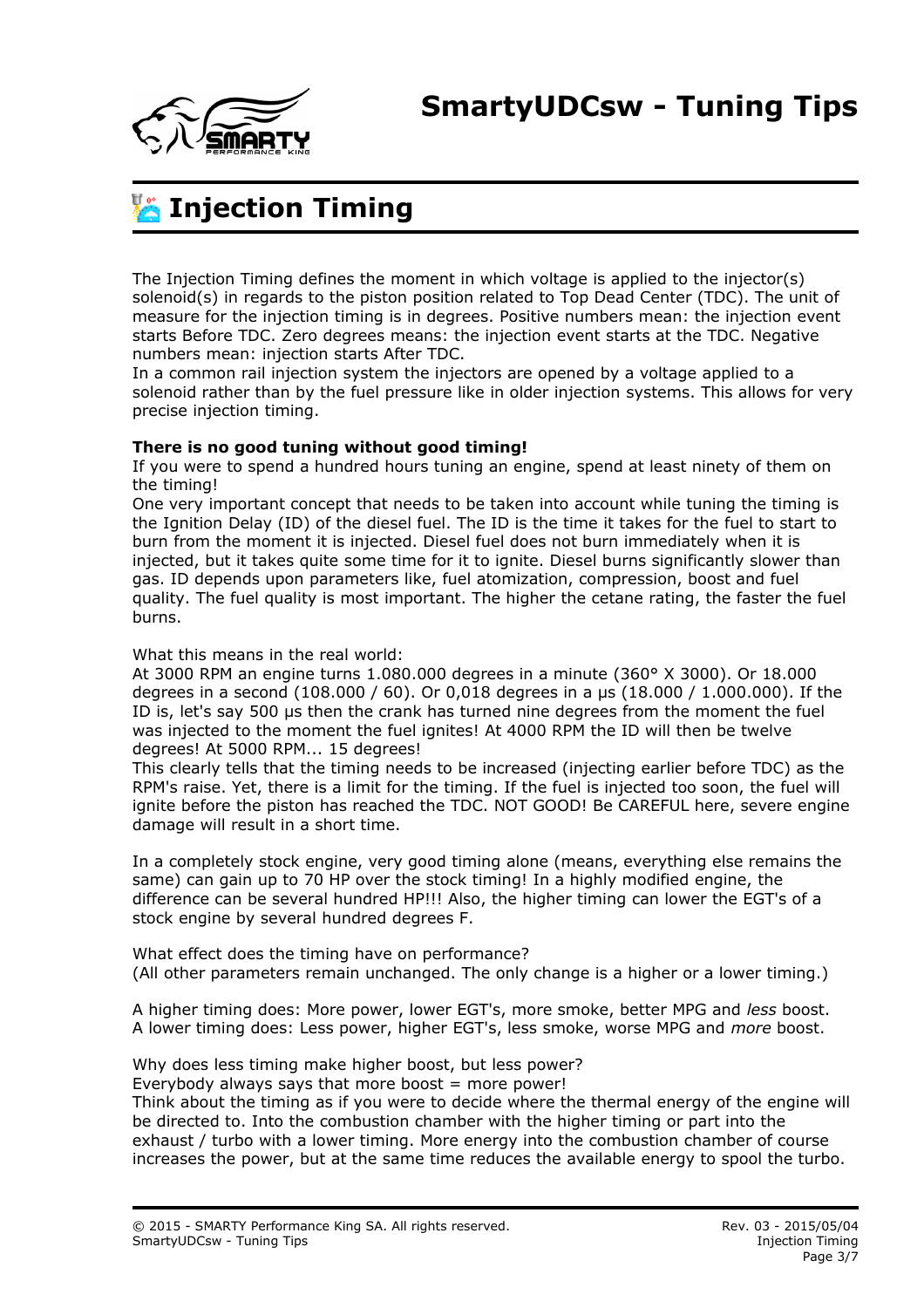### **SmartyUDCsw - Tuning Tips**



This means in the real world, that you want a lower timing in the low load part of the timing tables to help the turbo spool up. Once the turbo is spooled up, you then (may) want to rapidly increase the timing for max power.

Unfortunately in regards to timing, there is no way to predict how much is too much. The only way to set the timing correctly for max power, is by test and trial. On the dyno, increase the timing, verify your results. Continuously increase the timing run after run. The timing becomes too high, when the power becomes less than the previous run. When the power becomes less than in the previous run, then the fuel is injected too soon, thus it ignites before TDC, thus the power loss.

#### Attention!

Always look at the whole dyno graph! Anytime less power is achieved ANYWHERE in the dyno graph,then too much timing has been added. It is easier to set the timing too high in the lower RPM's, than the high ones.

If you have increased the timing as a whole and you loose power around the start of the run, but gain power at the top end, then the timing at low RPM's is set too high. Likely the high RPM's still have some room left for a further timing increase.

The comparison files provided with the UDC are from real world tuning and can give a rather good idea about what works.

The only real indication we can provide, is that we have never seen any further gain above +32. Use this as a safe maximum limit, but like said before, everything depends upon the individual engine build.

De-compressed engines come to mind. Those may (or may not) need an even higher timing value.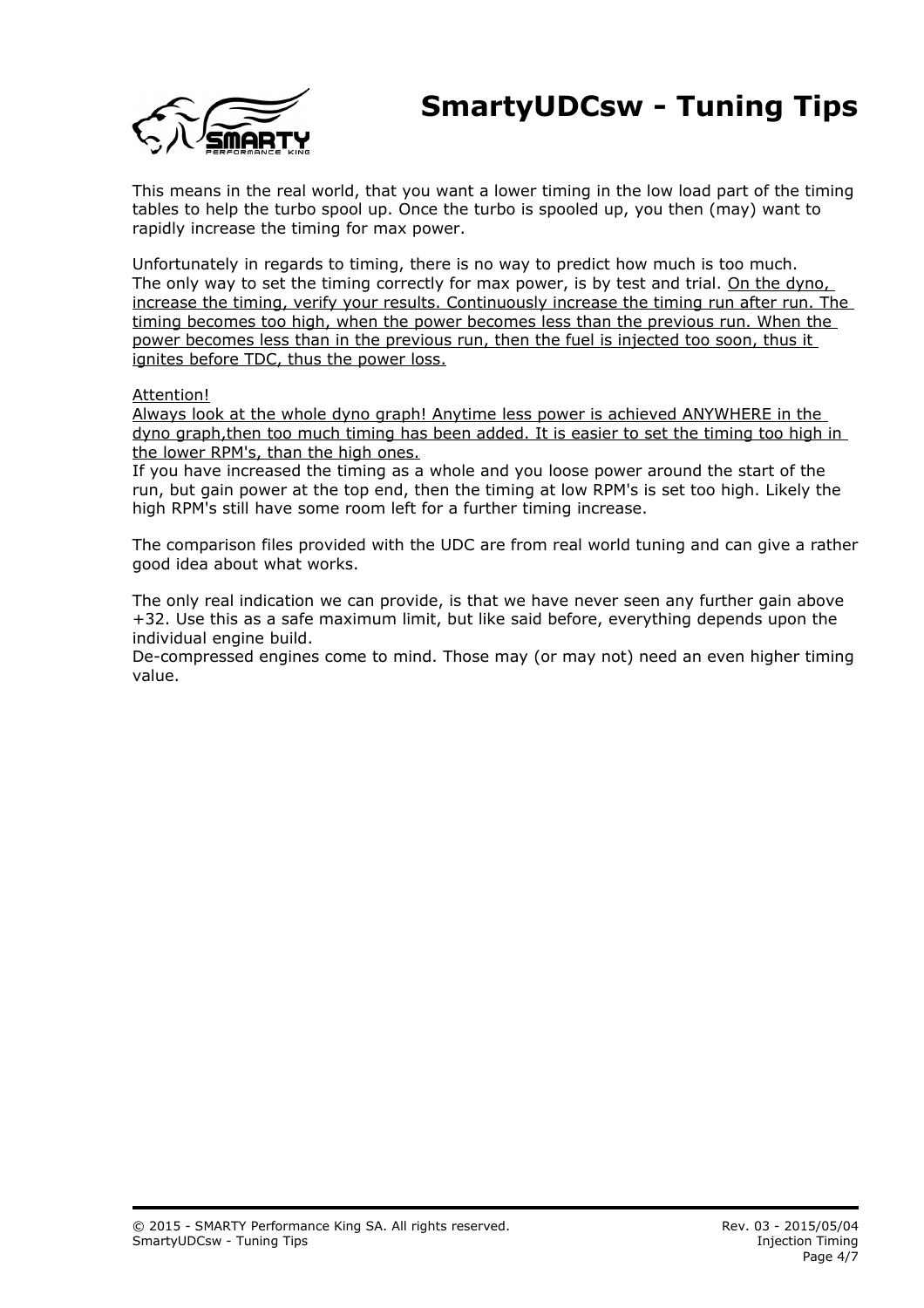

### **Rail Pressure**

Rail Pressure defines at what pressure the fuel in the common rail is stored. The unit of measure for the Rail Pressure is PSI. In a common rail injection system the Rail Pressure does not depend upon engine speed (within limits) like in older injection systems. This combined with the average higher fuel pressure (compared to older injection systems) provides very fine fuel atomization.

Attention!

The 5.9L Cummins injectors are rated by Bosch to 1.600 Bar which is equal to 23.207 PSI. The 6.7L Cummins injectors are rated by Bosch to 1.800 Bar which is equal to 26.107 PSI. Exceeding these pressures can lead to injector damage!

A distinction between daily drivers and race trucks needs to be made.

A daily driver should not exceed the stock rail pressure. Period. In fact, the highest rail pressure in the stock tables is already set to the maximum Bosch rating. Giving the rail pressure tables a closer look, you will notice that the stock rail pressure is always reduced in the highest RPM points. Of course, this should be addressed if the goal is performance. Raise those points to the highest value you find in the stock tables. Now the rail pressure does not exceed the maximum rating, but the performance will increase.

The goal for a race truck, is of course a whole different story. Our advice, use as much rail pressure for the race as you need (or can get) but reduce it when driving home...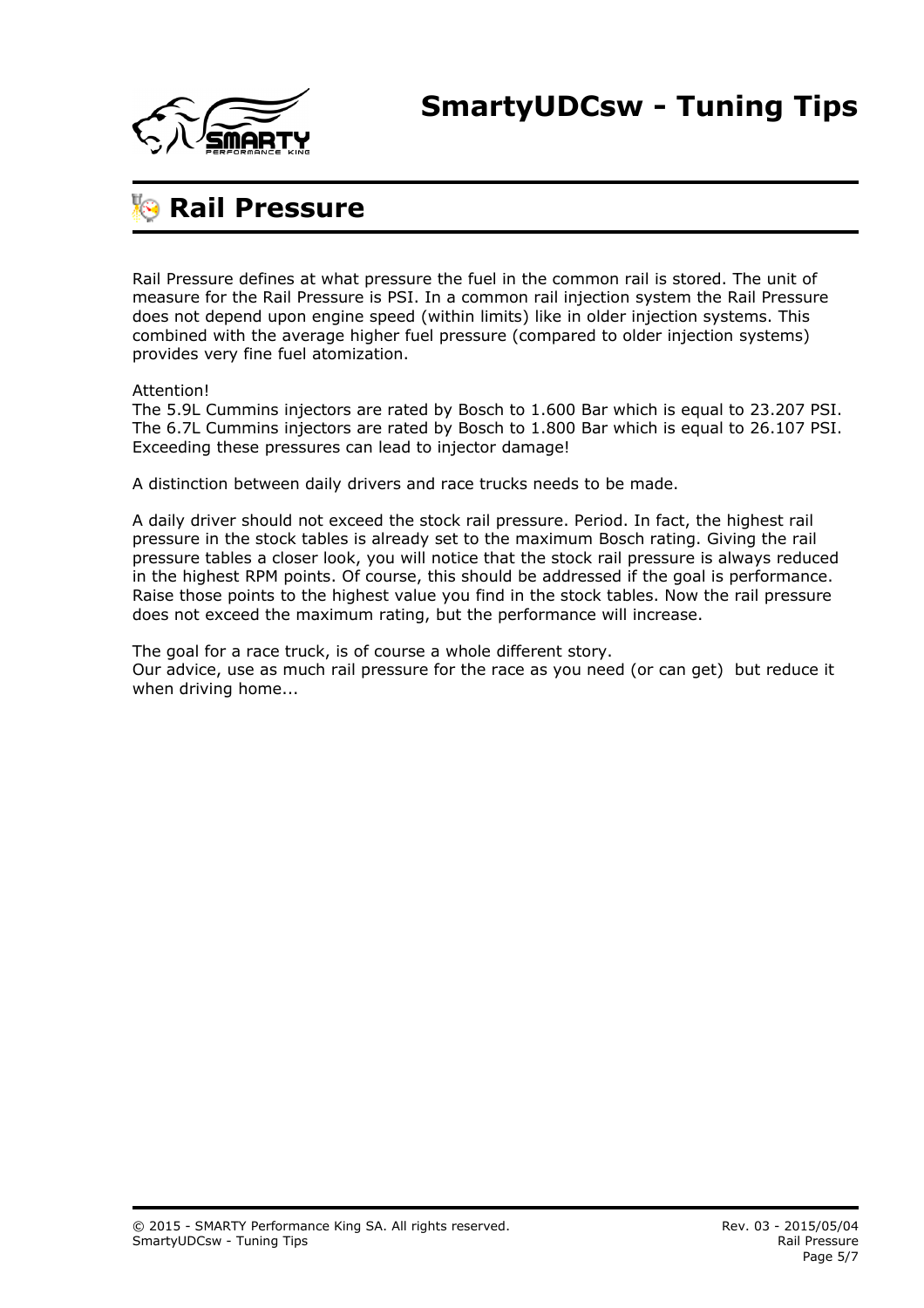

# **Waste Gate**

The Waste Gate table defines at what boost pressure the waste gate will be opened and route part of the exhaust gases around the turbine to prevent turbo over speed or excessive boost pressure.

The unit of measure for the boost pressure / waste gate opening point, is in PSI. Only the 2004.5 to 2007 trucks actually have the electronically actuated waste gate.

Higher boost means more power and lower EGT's. It is essential to increase the boost pressure in order to be able to effectively burn any added fuel. The stock boost pressure sensor can only read 36 to 38 PSI (Depending upon the individual sensor tolerance). If the boost pressure is set higher than what the boost pressure sensor can actually read, the result will be that the waste gate does not open.

The best thing for mileage is to set the boost pressure as low as possible at cruising speed. You want the engine to work against the least possible back pressure (waste gate open) which yields very good fuel mileage gains. The nice thing about tuning the electronics, is that it is possible to keep the waste gate open at low loads and RPM's. As soon as more throttle is applied (more load) close the waste gate, and keep it closed for best power and performance.